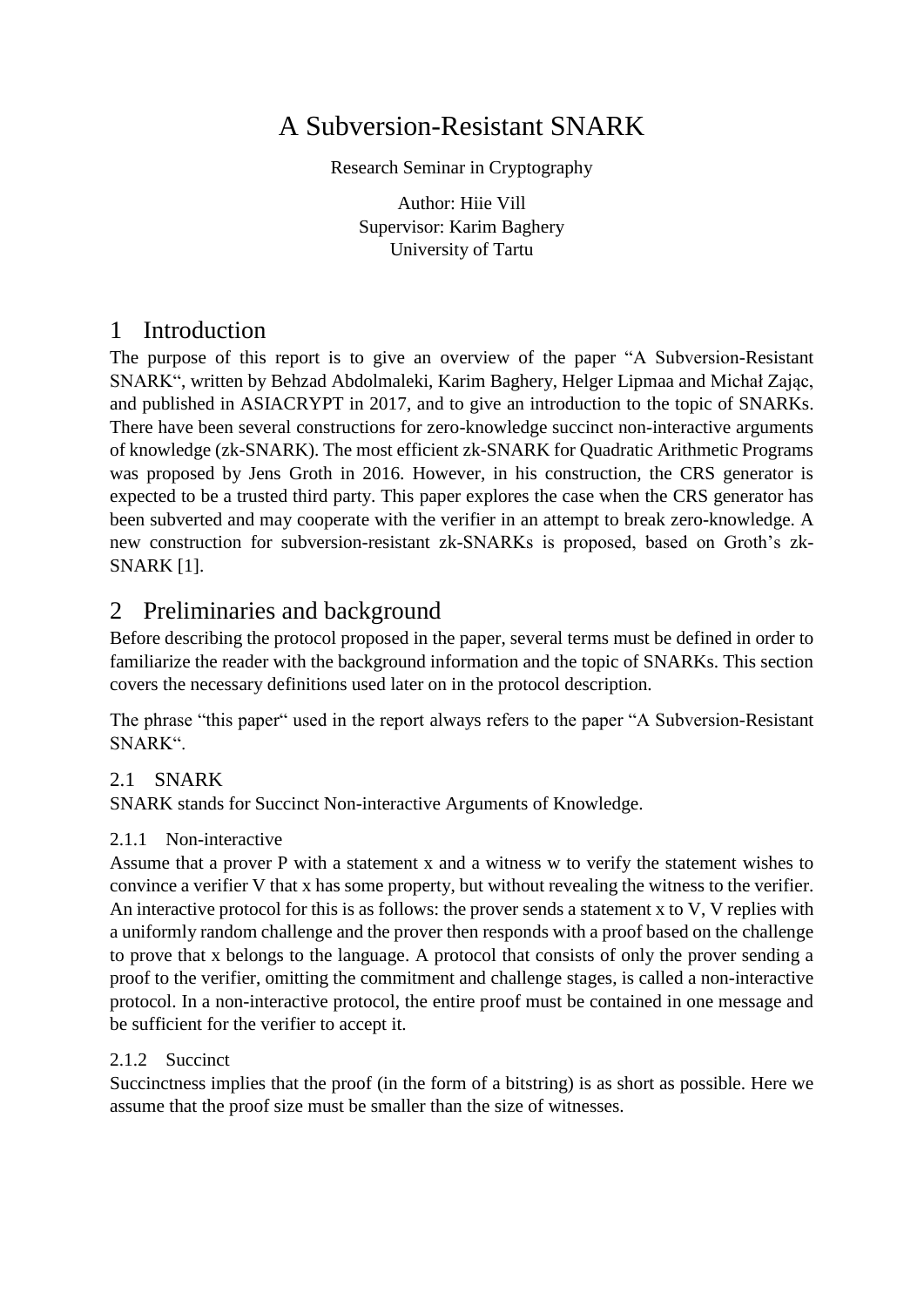#### 2.1.3 Usage

One example of real-life applications for SNARKs is the crypto-currency Zcash. For several transactions, e.g. creating new coins or making purchases, the owner of the coins has to prove their ownership of the coins (statement), but without revealing their physical address (witness) and any secret information about the coins. This can efficiently be proven by using zk-SNARKs [5].

### 2.1.4 ZK-SNARK

ZK-SNARK, short for zero-knowledge SNARK, adds the following condition to the protocol: the verifier must learn nothing about the witness. Zero-knowledge is usually proven by showing the existence of a simulator – an algorithm that is capable of constructing proofs that are indistinguishable from the real proofs generated by the prover, but without using witnesses. Since the real and simulated proofs cannot be told apart from, it is guaranteed that no information about the witnesses is leaked and the protocol is zero-knowledge. This paper only looks at zero-knowledge SNARKs. Tha parties and flows of a zk-SNARK protocol are shown in Fig. 1.



Fig. 1 ZK-SNARK

#### 2.1.5 Arguments of knowledge

Arguments of knowledge means that the proof satisfies the knowledge soundness property, which means the prover must be able to convince the verifier that he really knows the witness. This assumes the extractability of the witness. In short, this requires the existence of an extraction function, which returns the value of the witness. This function is not run since it requires some type of secret knowledge (e.g. the source code of the CRS generator) and it would reveal the witness, which should be kept secret, but such a function must exist in order for the protocol to be knowledge-sound.

A knowledge-sound argument system is called "argument of knowledge". (p 11)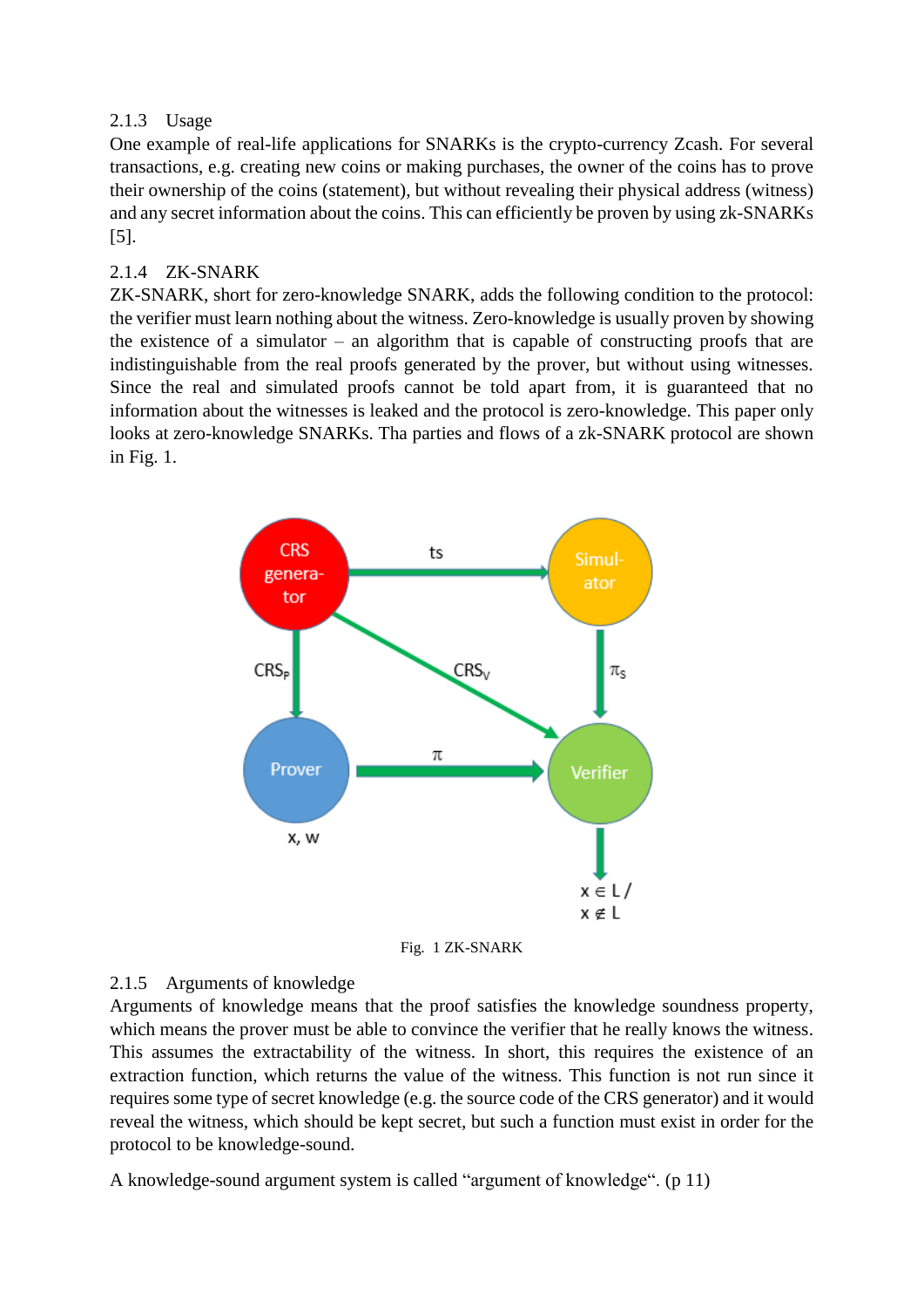The proof that is generated by the prover is referred to as an argument.

# 3 Groth's ZK-SNARK

## 3.1.1 CRS

Non-interactive proofs systems are usually constructed in either random oracle or common reference string models. In the case of both Groth's SNARK and the sub-ZK SNARK introduced in this paper, the CRS case was selected due to their efficiency in ZK-SNARKs over random oracle models.

A common reference string is a public string of polynomial length, generated by a CRS generator. In the case of Groth's ZK-SNARK and any other previously constructed zk-SNARKs, the CRS generator is a trusted third party. The CRS has a secret key known as a trapdoor, which is only shared with the simulator. The prover and verifier use relevant parts of the CRS to generate their proofs or to check the proofs. The simulator, knowing the trapdoor to the CRS, can generate a simulated proof using this information.

## 3.1.2 GBGM

GBGM, short for Generic Bilinear Group Model, is a model commonly used in pairing-based SNARKs. In the proofs, the prover and simulator compute a number of group elements and the verifier then checks them by using pairings [2].

The bilinear groups are defined as follows. Let  $g_k = (p, G_1, G_2, G_T, e)$ , where  $G_1, G_2$  and  $G_T$  are three additive cyclic groups of order p (a prime number) with generators  $g_1$ ,  $g_2$  and  $g_T$ , and e is an efficient bilinear mapping between those groups:  $G_1 \times G_2 \rightarrow G_T$ . The operation e is called a pairing and such groups are called bilinear groups. Generic implies that only the generic group operations are used to create and manipulate the group elements [2,4].

The efficiency of e is paramount to the verifier's efficiency.

In this paper, the bracket notation is used to represent group elements:  $[x]_i = g_i^x$ , where  $i \in \{1,$ 2, T}. The pairing function e is also denoted with a dot product operator ●. For example, the pairing between two elements from groups  $G_1$  and  $G_2$  can be written as  $[x]_1 \bullet [y]_2 = e([x]_1, [y]_2)$  $= e(g_1^x, g_2^y) = [xy]_T.$ 

## 3.1.3 Sub-GBGM

Sub-GBGM takes into account the fact that the CRS generator can be subverted. In order for the model to be more realistic, the model is extended with an operation enabling (the adversary) to create new group elements without knowing their discrete logarithms. The new model is called sub-GBGM.

## 3.1.4 Pairings

Pairings can be either symmetric or asymmetric. For some asymmetric pairings, there exists an efficient isomorphism between groups  $G_1$  and  $G_2$ . This paper looks at asymmetric pairings of type III where there exists no efficient isomorphism between the groups. This lays the groundwork for using an assumption that an adversary cannot create  $[x]_1$  without knowing  $[x]_2$ or vice versa (the BDH-KE knowledge assumption is defined in 4.8) [4].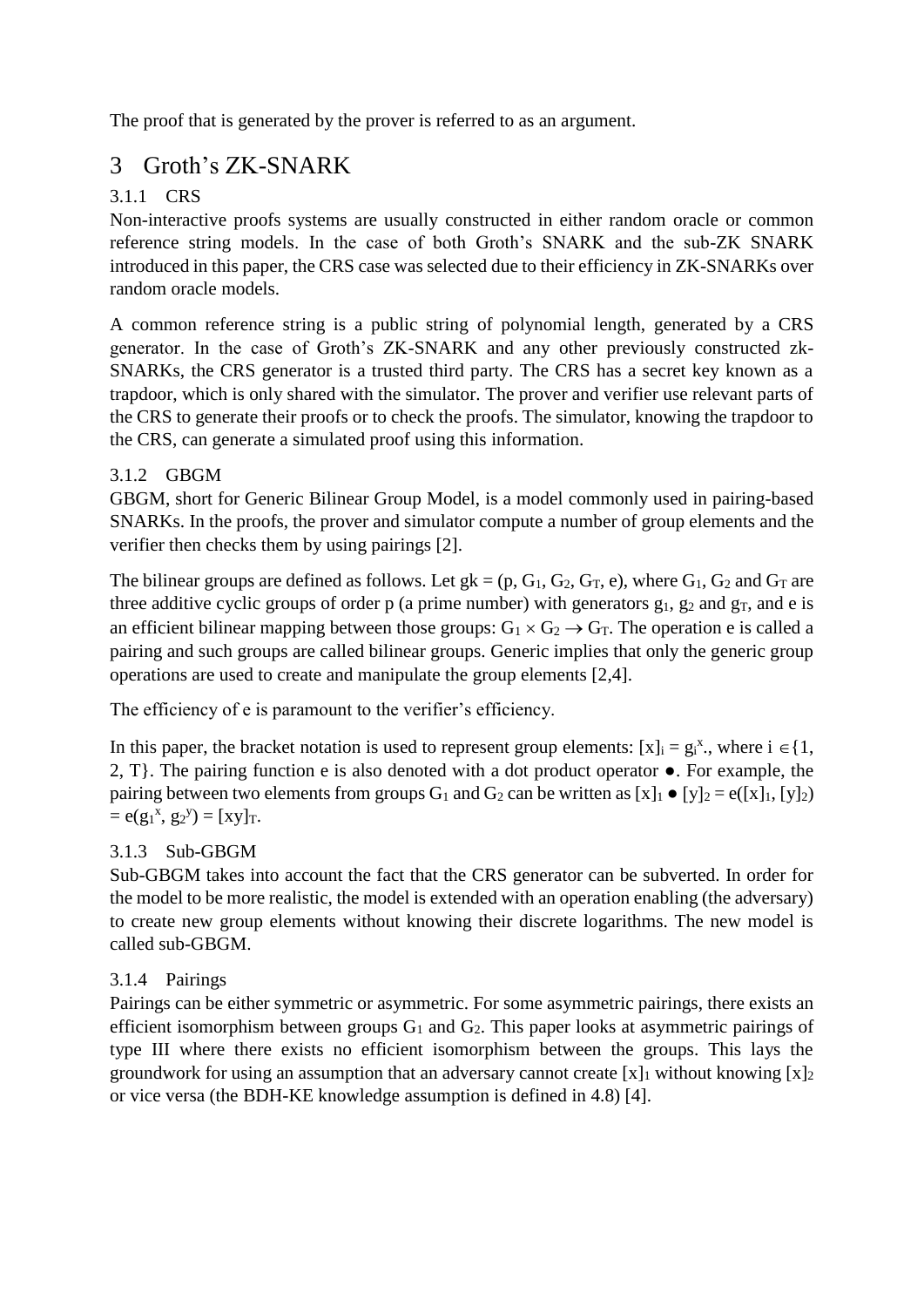#### 3.1.5 QAP

QAP, stading for Quadratic Arithmetic Program, is an NP relation where the prover with a statement x and a witness w builds a set of polynomial equations that are then verified by the verifier by using pairings. There exists a reduction for QAP from CIRCUIT-SAT [1].

#### 3.1.6 Overview

In 2016, Jens Groth proposed a construction for a zk-SNARK that uses the GBGM setting. In Groth's zk-SNARKs, the CRS generator generates a CRS to be used by the prover to generate the proof and the verifier to verify. The prover creates three group elements in the GBGM setting and verifier efficiently checks them using pairings. The simulator receives a trapdoor from the CRS generator and uses this to generate a simulated proof. All of these algorithms are explained more thoroughly in section 4. At the date of this paper's publication, this ZK-SNARK construction was the most efficient one for QAP [1,2].

# 4 Contributions of the paper

This paper considers the case when the prover does not trust the CRS generator is not a trusted third party from the prover's perspective, but instead may have been subverted, and a new subversion-resistant version of the zk-SNARK is constructed that enables the prover to distrust the CRS generator. Since Groth's SNARK is the most efficient SNARK for QAP relation up to date, his SNARK construction was chosen as the basis.

### 4.1 Overview

A subverted CRS generator can either cooperate with the prover or the verifier. The CRS generator may cooperate with a dishonest prover to try to break the soundness of the protocol by sharing the CRS trapdoors with the prover, enabling the prover to create false proofs that the verifier would accept. Alternatively, the CRS generator can cooperate with the verifier to break the zero-knowledge property of the protocol by generating a CRS that would reveal any additional information from the prover other than the truth of the statements.

It has been shown that subversion-soundness and zero-knowledge in SNARKs are mutually exclusive – it is not possible to achieve both simultaneously [3]. However, since it is possible to achieve one of them, the zero-knowledge property was chosen as a basis for the subversionresistance.

In order to protect the prover and ensure the protocol is still zero-knowledge even if the CRS generator has been subverted, the authors of this paper constructed a new subversion-resistant ZK-SNARK. The new sub-ZK SNARK was built on Groth's ZK-SNARK, extended with the following changes:

- 1. A new CRS verification algorithm (CV) introduced that is run by the prover before constructing his proof. The new CV algorithm verifies whether the CRS was generated correctly or not. Based on the result, the prover can either trust the CRS and generate his proof, or distrust the CRS and abort.
- 2. The CRS was made trapdoor extractable. Since the simulator cannot trust the CRS generator, he cannot trust that the trapdoor sent by the CRS generator is the correct one.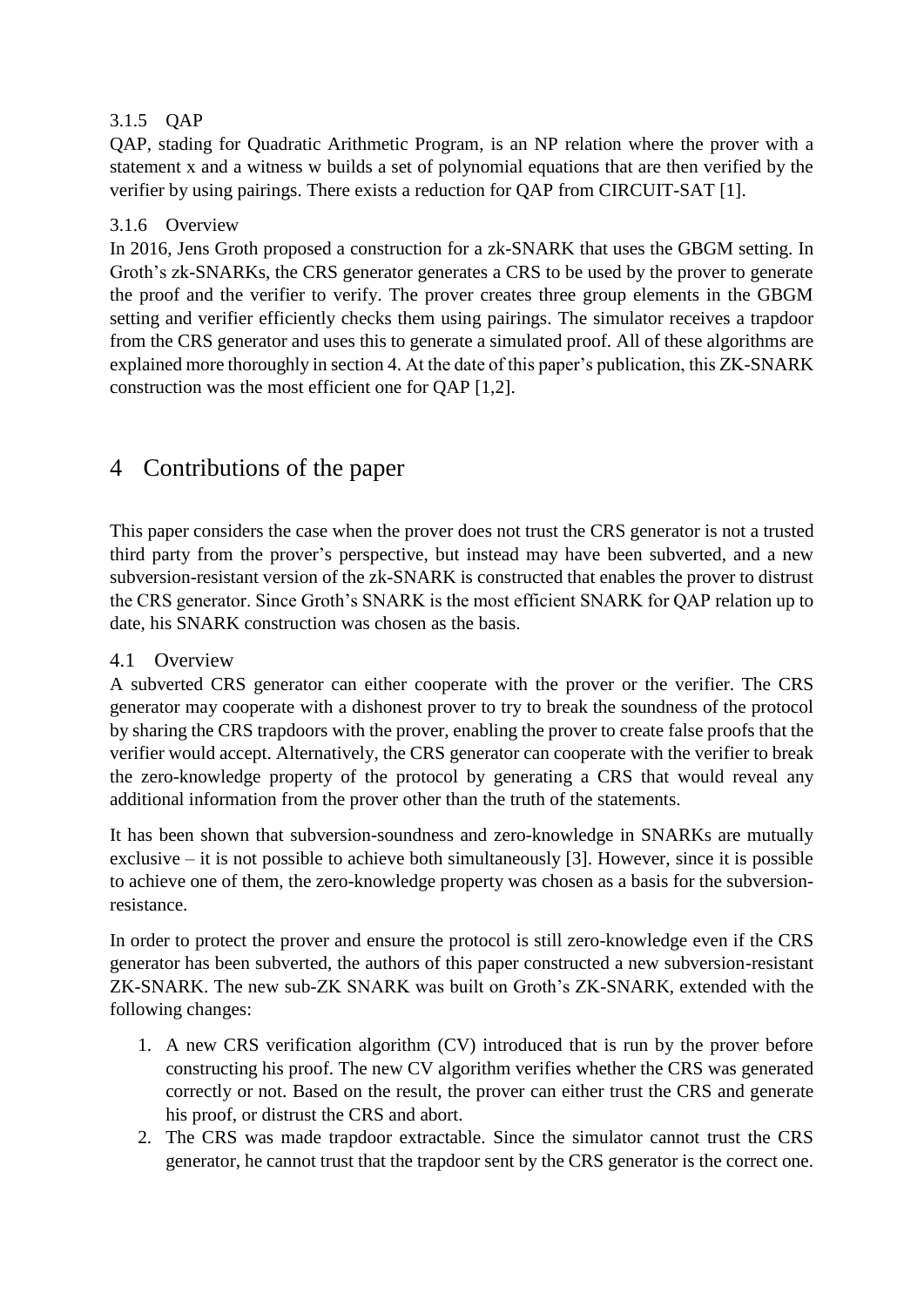To counter this, the CRS was made trapdoor extractable, so that the simulator would be able to extract the trapdoor from the CRS himself.

3. These new functional changes were achieved by splitting the CRS generation algorithm into three separate stages and adding  $2n + 3$  additional elements to the CRS (n stands for the number of multiplication gates).

The Prover, Verifier and Simulator algorithms remain exactly the same as in Groth's ZK-SNARK and are thus not a contribution of this paper, but the algorithms are described in this section nevertheless for completeness.

#### 4.2 Overview of the protocol

In a high-level view, the sub-ZNK SNARK consists of seven probabilistic polynomial-time algorithms:  $K_{tc}$  (CRS trapdoor generator),  $K_{crs}$  (CRS generator),  $K_{ts}$  (Simulation trapdoor generator), P (Prover), V (Verifier), S (Simulator) and CV (CRS verifier). The prover with a statement x and a witness w wishes to convince the verifier that  $x \in L$ . The CRS generator randomly picks a trapdoor (secret key), based on this generates a public CRS for all parties to use, and lastly generates a simulator trapdoor to be sent to the simulator. Since the prover cannot trust the CRS generator, he first runs the CRS verification algorithm that outputs 1 if the CRS was generated correctly, 0 otherwise. Using the witnesses, statements and the CRS, the prover constructs a proof and sends to the verifier. The simulator uses an extractor algorithm to extract the CRS trapdoors from the CRS. With the extracted CRS trapdoors, the simulator can generate a simulated proof and send to the verifier. The verifier, unable to distinguish between the proof and the simulated proof, verifies the proof (or the simulated proof) and outputs 1 if  $x \in L$  and 0 if  $x \notin L$ . The parties and the flow of the protocol have been depicted on Fig. 2.



Fig. 2 Sub-ZK SNARK

The following subsections give a more detailed overview of all algorithms involved.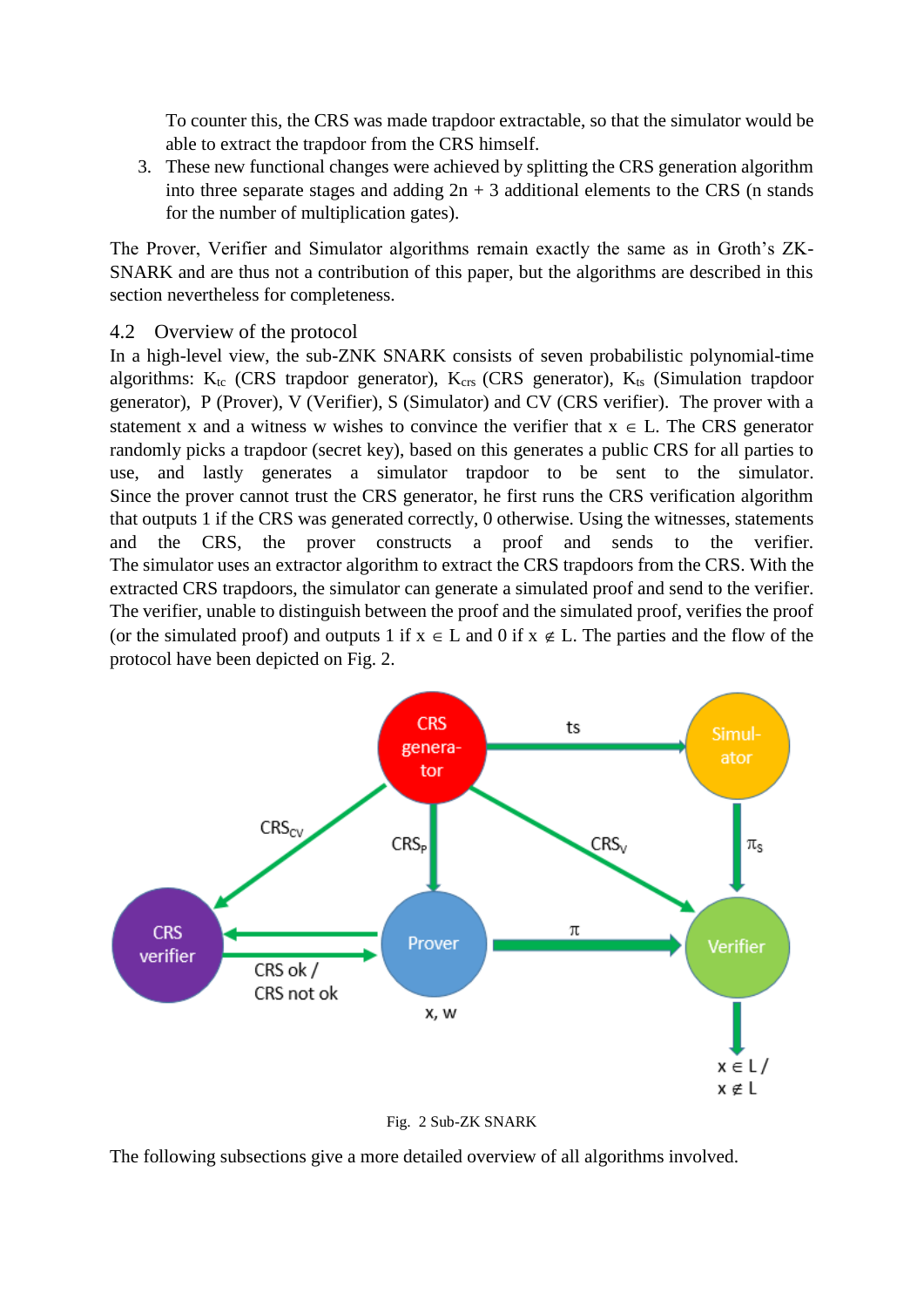#### 4.3  $K_{tc}$  - CRS trapdoor generator

 $K_{\text{tc}}(R, z_R):$  Generate tc =  $(\chi, \alpha, \beta, \gamma, \delta) \leftarrow r Z_p^3 \times (Z_p^*)^2$ .

K<sub>tc</sub> is a probabilistic algorithm that is responsible for randomly generating a trapdoor tc. The trapdoor can be viewed as the secret key for the CRS and consists of five integers randomly chosen from  $Z_p$  and  $Z_p^*$ . Here, p refers to the prime order of the groups  $G_1$ ,  $G_2$  and  $G_T$ . In this algorithm and the next, **R** is the binary relation  $\{(x, w)\}\$  and  $z_R$  is the auxiliary information created by the relation generator. These will be given as inputs to all the algorithms.

#### 4.4 K<sub>crs</sub> - CRS generator

 $K_{\text{crs}}$  is a deterministic algorithm responsible for generating the CRS from the trapdoor tc = ( $\alpha$ ,  $\beta$ ,  $\gamma$ ,  $\delta$ ,  $\chi$ ). The CRS consists of three parts: CRS<sub>P</sub>, CRS<sub>V</sub> and CRS<sub>CV</sub>, used respectively by the prover to create the proof, the verifier to check the proof and CV to check the CRS. Here, u, v, and w are circuit-specific constants and  $1 < m_0 < m$ . Alg. 1 refers to an algorithm for computing a unique polynomial of degree n [2].

 $\mathsf{K}_{\text{crs}}(\mathbf{R},\mathsf{z}_{\mathbf{R}},\mathsf{tc})$ : Compute  $(\ell_i(\chi))_{i=1}^n$  by using Alg. 1. Set  $u_j(\chi) \leftarrow \sum_{i=1}^n U_{ij}\ell_i(\chi)$ ,  $v_j(\chi) \leftarrow \sum_{i=1}^n V_{ij} \ell_i(\chi), w_j(\chi) \leftarrow \sum_{i=1}^n W_{ij} \ell_i(\chi)$  for all  $j \in \{0, \ldots, m\}$ . Let

$$
\begin{aligned} \text{crsp} \gets & \left( \begin{bmatrix} \left[ \alpha, \beta, \delta, \left( \frac{u_j(\chi)\beta + v_j(\chi)\alpha + w_j(\chi)}{\delta} \right)^m \right]_j = m_0 + 1 \end{bmatrix}_1, \\ & \left[ \left( \chi^i \ell(\chi)/\delta \right)_{i=0}^{n-2}, \left( u_j(\chi), v_j(\chi) \right)_{j=0}^m \right]_1, \left[ \beta, \delta, (v_j(\chi))_{j=0}^m \right]_2 \right) \\ \text{crs_V} \gets & \left( \left[ \left( \frac{u_j(\chi)\beta + v_j(\chi)\alpha + w_j(\chi)}{\gamma} \right)_{j=0}^{m_0} \right]_1, \left[ \gamma, \delta \right]_2, \left[ \alpha \beta \right]_T \right) \\ & \text{crs_{CV}} \gets & \left( \left[ \gamma, \left( \chi^i \right)_{i=1}^{n-1}, \left( \ell_i(\chi) \right)_{i=1}^n \right]_1, \left[ \alpha, \chi, \chi^{n-1} \right]_2 \right) \end{aligned}.
$$

Return  $\mathsf{crs} \leftarrow (\mathsf{crs}_{CV}, \mathsf{crs}_P, \mathsf{crs}_V).$ 

#### Fig. 3 CRS generation algorithm

#### 4.5  $K<sub>ts</sub>$  - Simulation trapdoor generator

 $K_{\text{ts}}(R, z_R, tc)$ : Set ts =  $(\chi, \alpha, \beta, \delta)$ .

K<sub>ts</sub> is a deterministic algorithm that creates a trapdoor for the simulator ts from the CRS trapdoor tc, with which the simulator can extract the CRS trapdoor from the CRS.

#### 4.6  $P - Prover$

 $\pi \leftarrow \text{Prove}(R, \sigma, a_1, \ldots, a_m)$ : Pick  $r, s \leftarrow \mathbb{F}$  and compute a  $3 \times (m + 2n + 4)$  matrix  $\Pi$ such that  $\pi = \Pi \sigma = (A, B, C)$  where

$$
A = \alpha + \sum_{i=0}^{m} a_i u_i(x) + r\delta
$$
  
\n
$$
B = \beta + \sum_{i=0}^{m} a_i v_i(x) + s\delta
$$
  
\n
$$
C = \frac{\sum_{i=\ell+1}^{m} a_i (\beta u_i(x) + \alpha v_i(x) + w_i(x)) + h(x)t(x)}{\delta} + As + rB - rs\delta.
$$

Fig. 4 Prover's algorithm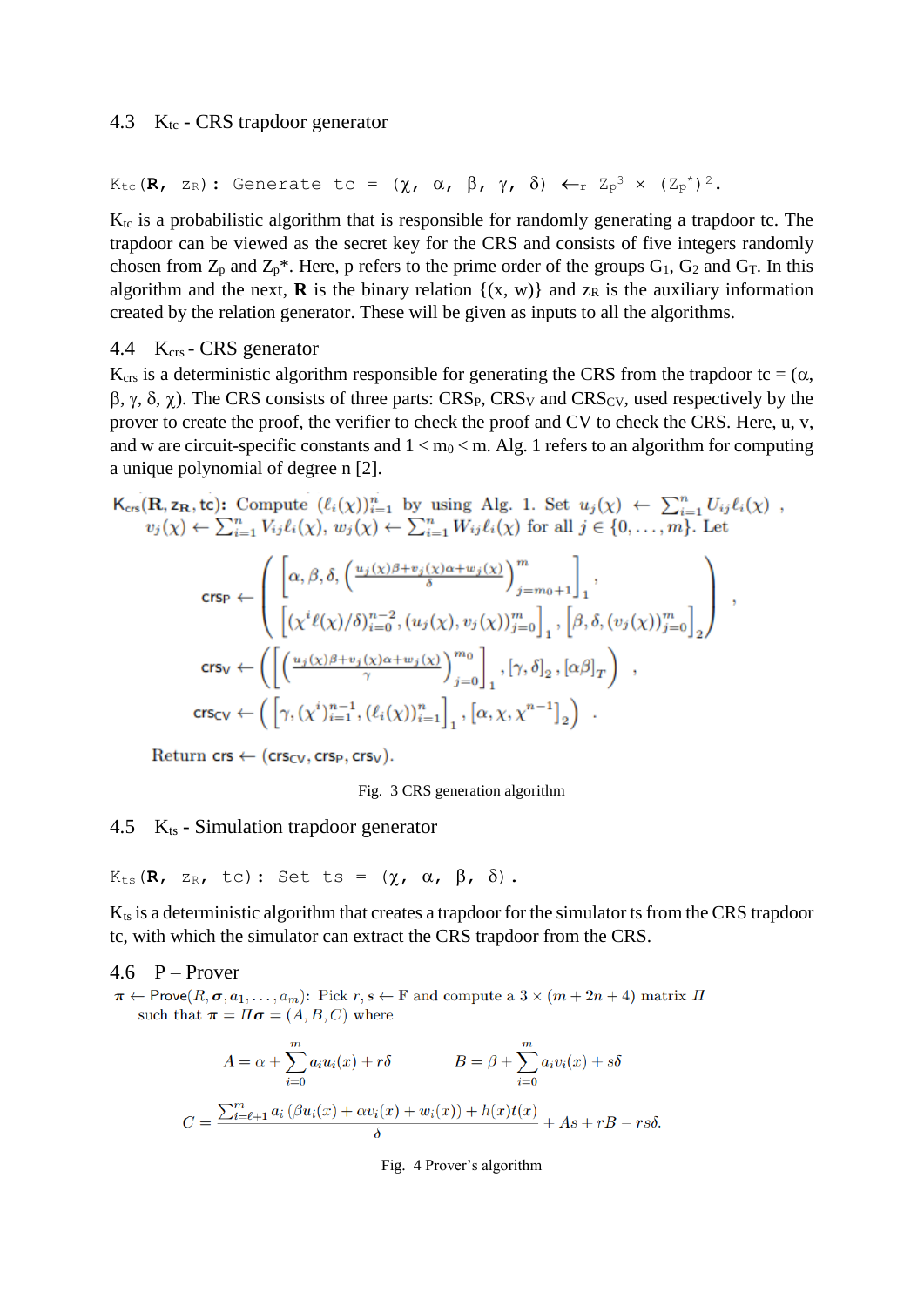The prover generates a proof from CRS<sub>P</sub>, statements  $a_1 \ldots m_0$  and witnesses  $a_{m0+1} \ldots a_m$ . The proof consists of three group elements A, B and C, so that  $A \in G_1$ ,  $B \in G_2$  and  $C \in G_1$ .

The prover algorithm is only run on the condition that the CV algorithm run before output 1.

#### 4.7 V – Verifier

The verifier receives a proof (either the real proof from the prover or a simulated proof from the simulator) and checks whether the statements are true. Like in all pairing-based proof systems, the check is done by checking that a pairing equation holds. Both the proof and simulated proof consist of  $A \in G_1$ ,  $B \in G_2$  and  $C \in G_1$ . Using A, B, C (denoted by **a**, **b**, and **c** in Fig. 5), the statements and the CRSV, the verifier verifies that the following equation holds:

$$
V(\mathbf{R}, z_{\mathbf{R}}, \text{crs}_V, x = (A_1, \dots, A_{m_0}), \pi = (\mathfrak{a}, \mathfrak{b}, \mathfrak{c})\text{): assuming } A_0 = 1 \text{, check that}
$$

$$
\mathfrak{a} \bullet \mathfrak{b} = \mathfrak{c} \bullet \left[ \delta \right]_2 + \left( \sum_{j=0}^{m_0} A_j \left[ \frac{u_j(\chi)\beta + v_j(\chi)\alpha + w_j(\chi)}{\gamma} \right]_1 \right) \bullet \left[ \gamma \right]_2 + \left[ \alpha \beta \right]_T
$$

#### Fig. 5 Verifier's algorithm

The verifier outputs 1 if the pairing equation holds, 0 otherwise. The verifier has been constructed so that it would accept proofs both from the prover and the simulator with an equal probability, while not being able to distinguish where the proof originated from.

### 4.8 S – Simulator  $\pi \leftarrow \textsf{Sim}(R, \tau, a_1, \ldots, a_\ell)$ : Pick  $A, B \leftarrow \mathbb{F}$  and compute  $C = \frac{AB - \alpha \beta - \sum_{i=0}^{\ell} a_i(\beta u_i(x) + \alpha v_i(x) + w_i(x))}{\delta}$ . Return  $\pi = (A, B, C)$ .

#### Fig. 6 Simulator's algorithm

The simulator has access to the statements and CRS along with the simulation trapdoors, based on which he generates a simulated proof by computing three group elements A, B and C, just like the prover. The difference is that while the prover has access to the statements  $a_1, \ldots, a_{m0}$  $(m_0$  is denoted by *l* in Fig. 6) and witnesses  $a_{m0+1}$ , …,  $a_m$ , the simulator can access only the statements and must generate a simulated proof without using witnesses.

The simulator uses an extractor algorithm to extract the simulation trapdoors from the CRS in order to use them for generating the simulated proof. For extraction, we need either the extractor to be computationally unbounded, or use a knowledge assumption. This article considers both options. The knowledge assumption used is BDH-KE (Bilinear Diffie-Hellman Knowledge of Exponents). As per the BDH-KE assumption, given generators  $g_1 = [1]_1 \in G_1$  and  $g_2 = [1]_2 \in$ G<sub>2</sub>, and given  $[\alpha_1]_1$  and  $[\alpha_2]_2$ , so that  $[1]_1 \bullet [\alpha_2]_2 = [\alpha_1]_1 \bullet [1]_2$ , we can assume that the adversary knows the value  $\alpha_1 = \alpha_2$ . This implies that if somebody is able to generate an element in two different groups, then they know the value of this element. It also follows that it is not possible to generate this element in two different groups without knowing its value.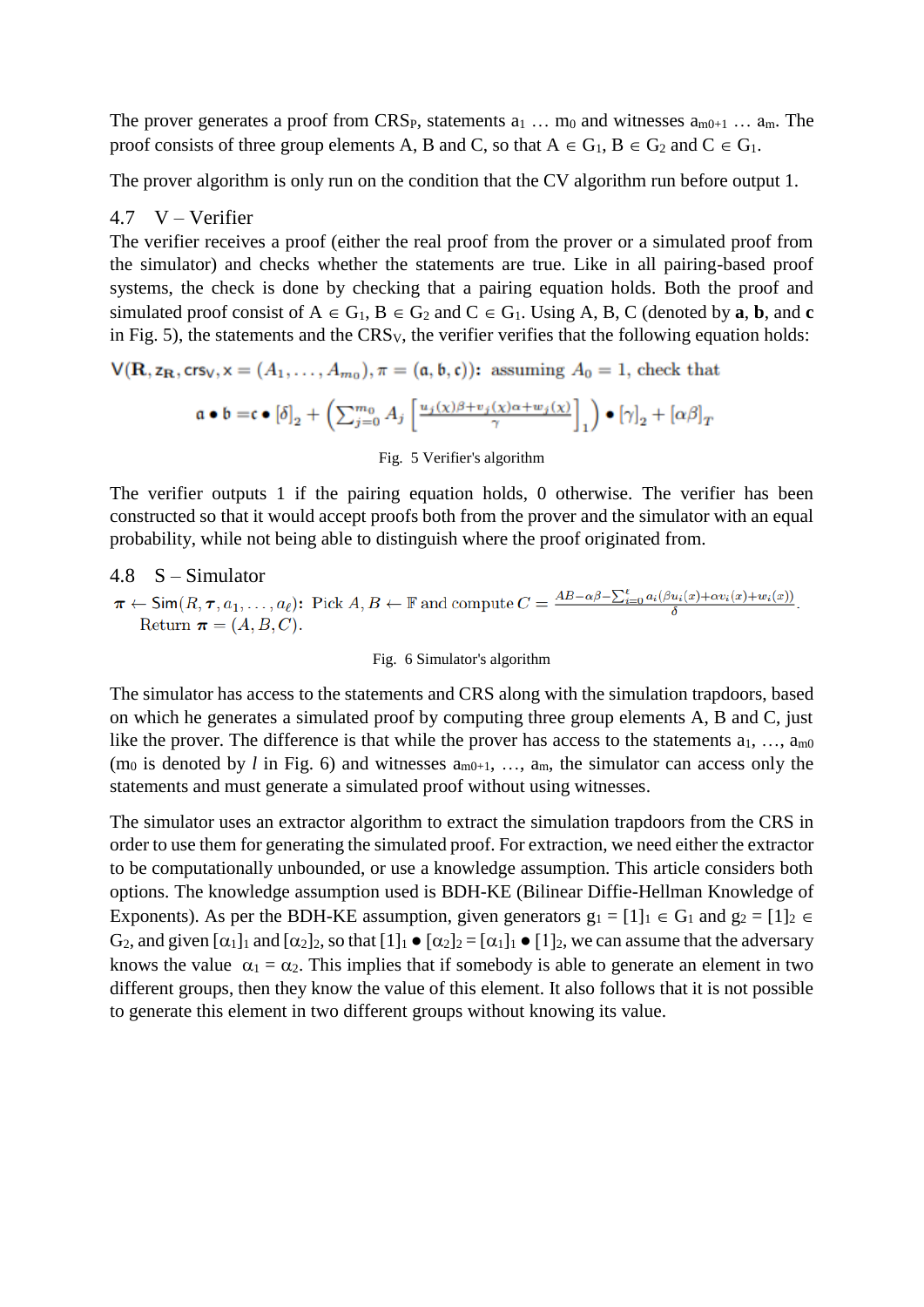## 4.9 CV – CRS verifier

### $CV(R, z_R, crs):$

- 1. For  $\iota \in \{\gamma, \delta\}$ : check that  $[\iota]_1 \neq [0]_1$
- 2. For  $\iota \in \{\alpha, \beta, \gamma, \delta\}$ : check that  $[\iota]_1 \bullet [1]_2 = [1]_1 \bullet [\iota]_2$ ,
- 3. For  $i = 1$  to  $n 1$ : check that  $[x^i]_1 \bullet [1]_2 = [x^{i-1}]_1^2 \bullet [x]_2$ ,
- 4. Check that  $([\ell_i(\chi)]_1)_{i=1}^n$  is correctly computed by using Alg. 2,
- 5. For  $j=0$  to m:
	- (a) Check that  $[u_j(\chi)]_1 = \sum_{i=1}^n U_{ij} [\ell_i(\chi)]_1$ ,<br>
	(b) Check that  $[v_j(\chi)]_1 = \sum_{i=1}^n V_{ij} [\ell_i(\chi)]_1$ ,
	-
	-
	- (c) Set  $[w_j(\chi)]_1 \leftarrow \sum_{i=1}^n W_{ij} [l_i(\chi)]_1$ ,<br>
	(d) Check that  $[v_j(\chi)]_1 \bullet [1]_2 = [1]_1 \bullet [v_j(\chi)]_2$ ,
- 6. For  $j = 0$  to  $m_0$ : check that  $[(u_j(\chi)\beta + v_j(\chi)\alpha + w_j(\chi))/\gamma]_1 \bullet [\gamma]_2 = [u_j(\chi)]_1 \bullet$  $[\beta]_2 + [v_j(\chi)]_1 \bullet [\alpha]_2 + [w_j(\chi)]_1 \bullet [1]_2,$
- 7. For  $j = m_0 + 1$  to m: check that  $[(u_j(\chi)\beta + v_j(\chi)\alpha + w_j(\chi))/\delta]_1 \bullet [\delta]_2$
- $\begin{array}{c} \left[u_j(\chi)\right]_1\bullet[\beta]_2+[v_j(\chi)]_1\bullet[\alpha]_2+[w_j(\chi)]_1\bullet[1]_2,\\ 8. \text{ Check that } \left[\chi^{n-1}\right]_1\bullet[1]_2=[1]_1\bullet\left[\chi^{n-1}\right]_2, \end{array}$
- 9. For  $i = 0$  to  $n-2$ : check that  $[\chi^{i}\ell(\chi)/\delta]_1 \bullet [\delta]_2 = [\chi^{i+1}]_1 \bullet [\chi^{n-1}]_2 [\chi^{i}]_1 \bullet [1]_2$ ,
- 10. Check that  $[\alpha]_1 \bullet [\beta]_2 = [\alpha \beta]_T$ .

#### Fig. 7 CRS verification algorithm

The CRS verification algorithm performs a number of checks to ensure that the CRS has been generated correctly and does not include anything that would enable the verifier to extract any additional information from the prover's argument.

Firstly, the algorithm checks that neither of the random variables  $\gamma$  and  $\delta$  would be equal to 0 in G<sub>1</sub>. This is necessary, because for instance if  $[\delta]_1 = [0]_1$ , the argument element A constructed by the prover would lose its randomness, which can compromises zero-knowledge and leak information.

Secondly, for all 5 components  $(\alpha, \beta, \gamma, \delta \text{ and } \chi)$  of the trapdoor tc, a check is performed that  $[i]_1 \bullet [1]_2 = [i]_T = [1]_1 \bullet [i]_2$ . This check is necessary to avoid the subverter picking unsuitable non-group elements for random variables.

Similarly, all other checks ensure that the proofs generated by the prover and the simulator will have the same distributions and thus the zero-knowledge property holds and no information is leaked along with the proof.

4.10 Security properties of the protocol

In order for the sub-ZK SNARK to be secure, it must satisfy all the properties guaranteeing security that the name sub-ZK SNARK entails. The security properties are as follows:

- Subversion-completeness. In cryptography, completeness is achieved when an honest prover always convinces an honest verifier. Subversion-completeness additionally requires that if the honest CRS generator generated the CRS correctly, then it passes the CRS verification.
- Computational knowledge-soundness. Soundness means that a dishonest prover should not be able to convince an honest verifier, except for with a negligible probability that comes from guessing correctly. Computational knowledge-soundness states that the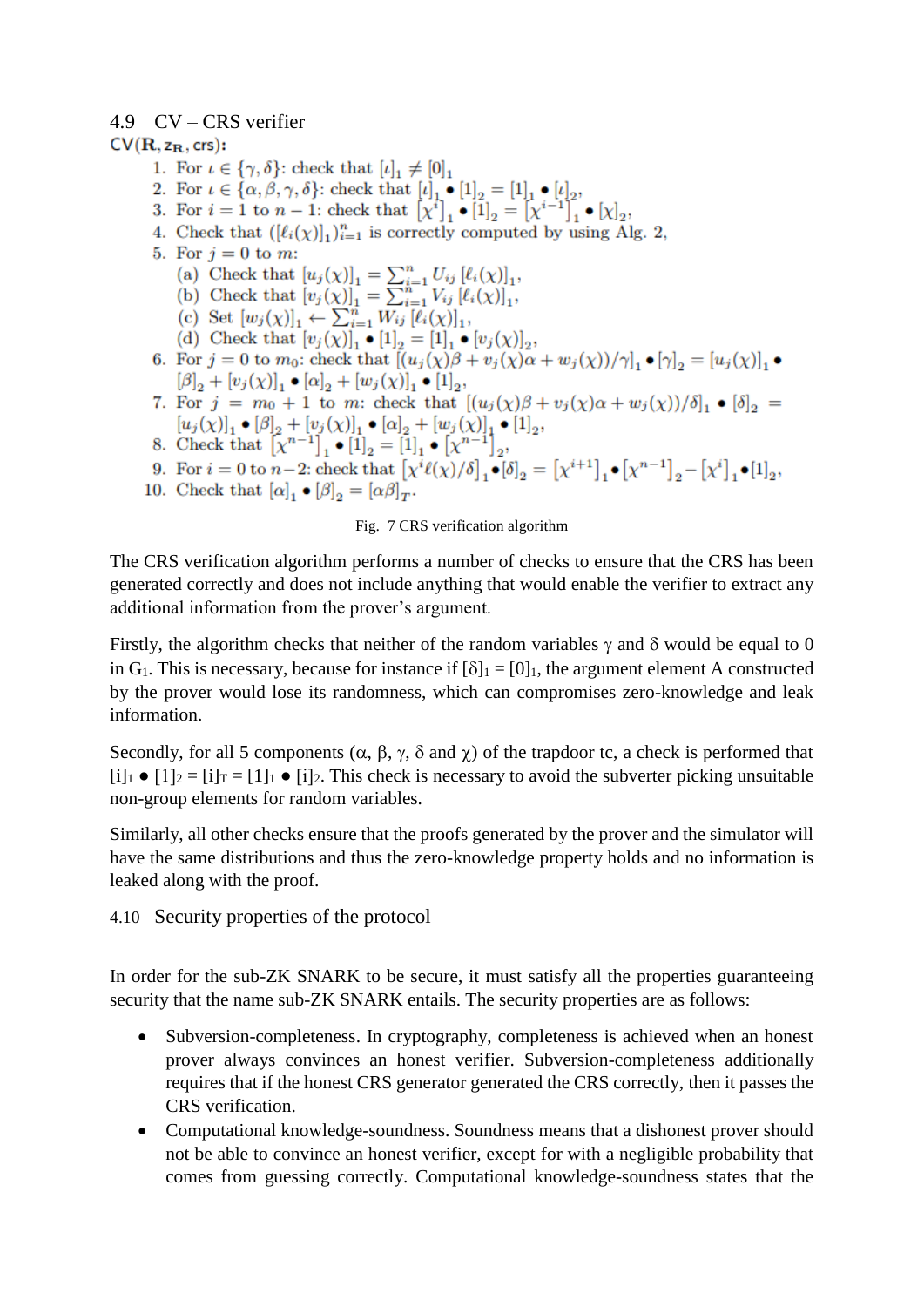probability of a dishonest prover creating an acceptable proof for an incorrect statement (one that is not in the language) and the existence of an extraction function for the witness is almost non-existent. If the verifier accepts a proof from the prover and there exists an extraction function for extracting the witness, then from this it can be inferred that the prover is in fact honest and really knows the witness.

 Statistical sub-zero-knowledge. In addition to the ordinary zero-knowledge definition that no information is leaked with the proof, the condition that the prover does not reveal any information with creating the argument even in the case of a subverted CRS generator must also apply. Note that this property must be fulfilled even when the CRS generator is efficient and the adversary (in the role of the proof distinguisher) is computationally undbounded.

The paper includes proofs that all of the defined properties hold for the constructed sub-ZK SNARK, but for simplicity the proofs are omitted in this report. Full proofs can be found in sections 5 and 6 of the original paper [1].

4.11 Efficiency and implementations

To support this paper, two implementations of the new sub-ZK SNARK were carried out to be compared, in addition to an already existing implementation of Groth's ZK-SNARK. The first implementation included all algorithms as described in this report. Since the CV algorithm proposed was not efficient when implemented, a new batched CV algorithm was proposed, which uses a batching technique to speed it up.

Since the sub-ZK SNARK is based on Groth's ZK-SNARK, they are comparable in terms of efficiency, especially as several parts of the algorithm (the prover, verifier and simulator) were left unchanged. The most notable addition, the CRS verification algorithm CV, is only called once (by the prover), which means that CV and P can have the same computational complexity. A common component that differs for both algorithms is the CRS generation. Due to the addition of new elements in the CRS algorithm, the sub-ZK SNARK CRS generation is expected to take more time than for Groth's ZK-SNARK.

The sub-ZK SNARK was implemented in C++ using a "libsnark" library.

Comparison of the CRS generation algorithm for the implementations of Groth's ZK-SNARK and the sub-ZK SNARK on an input size of 1000 with a different number of multiplication gates, results shown in seconds:

| <b>Protocol</b>     | 30 000 | 60 000 | 120 000 | 250 000 | 500 000 |
|---------------------|--------|--------|---------|---------|---------|
| <b>Circuit size</b> |        |        |         |         |         |
| Groth's             | 5.43   | 9.83   | 17.3    | 32.5    | 61.1    |
| <b>SNARK</b>        |        |        |         |         |         |
| Sub-ZK              | 7.30   | 13.1   | 22.9    | 43.0    | 89.9    |
| <b>SNARK</b>        |        |        |         |         |         |